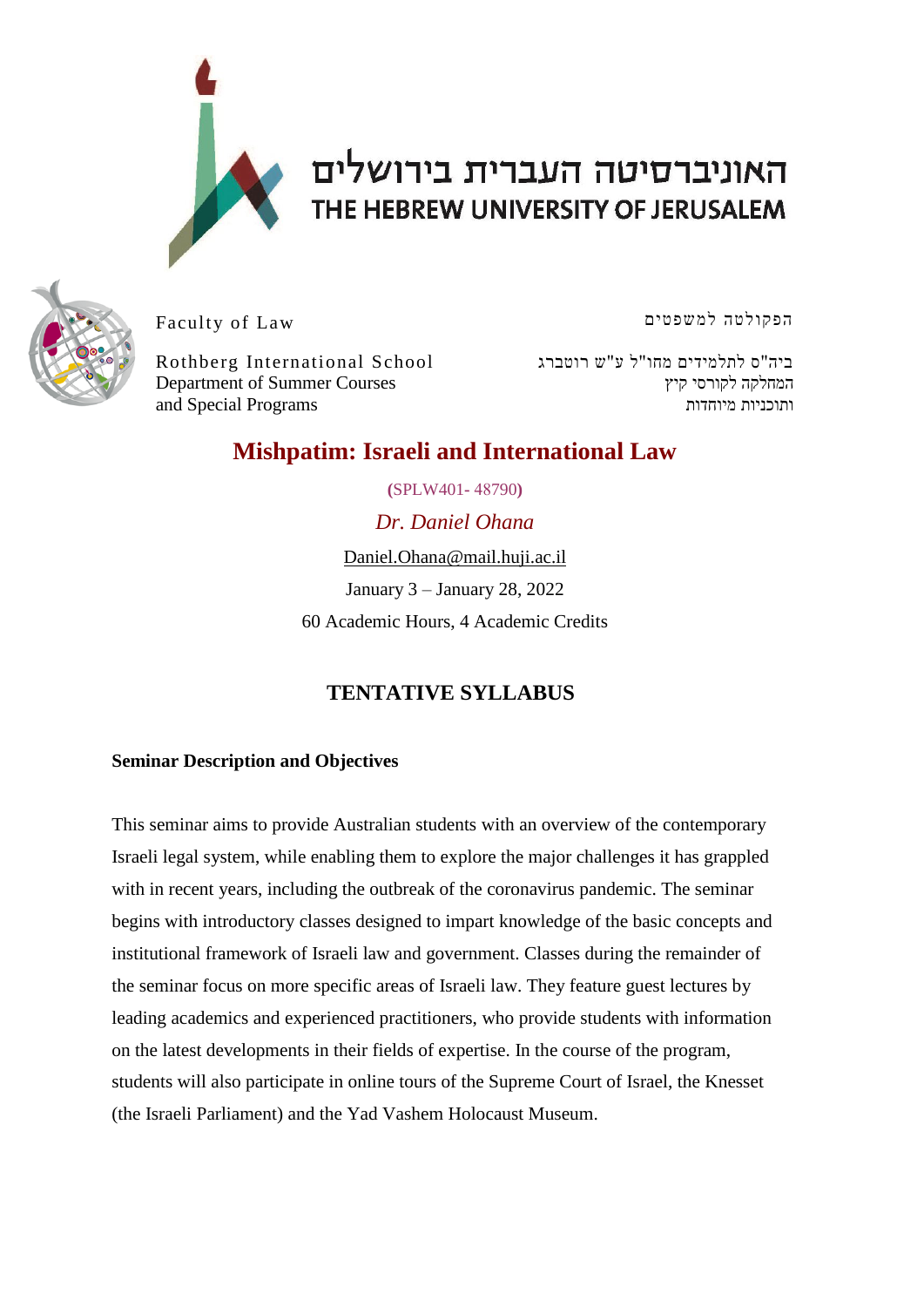It should be noted that the program is subject to changes based on developments caused by the coronavirus pandemic, such that it may undergo last-minute modifications due to health-related restrictions imposed by the authorities on universities and other public institutions.

#### **Format**

The format of the seminar will comprise one or two lectures delivered online from Israel (via ZOOM) on a near daily basis over a period of four weeks. As a rule, lectures will be scheduled in the following predefined time slots: 8:30-10:00 AM and 10:30-12:00 AM **Israel time**. All lectures will be subsequently available for viewing online throughout the program.

Students must attend **each week** at least 75% of the live sessions in real-time. Participation in the online tours is mandatory. Students who do not regularly attend class will not receive credit for the course.

#### **Assessment**

Students are required to submit a 7,500-10,000 word research paper. The paper shall be written following completion of the seminar, and students will be expected to submit it to the instructor by e-mail. The topic of the essay will be selected in agreement with the instructor from a list of proposed subjects pertaining to Israeli or international law and related to the material taught in the seminar. The research paper must demonstrate a suitably high level of complexity and depth. Evaluation of the paper will be based on the following criteria: thoroughness of research; presentation and organization (including references and a bibliography); quality and style of writing; and the strength of the presented argument, including demonstrated comprehension of pertinent materials, clarity of reasoning, and originality of the ideas developed in the paper.

#### **Readings**

The seminar is conducted exclusively in English; proficiency in spoken or written Hebrew is not a prerequisite for participation in the program. Israeli statutes and Supreme Court decisions relevant to the material discussed in class are often fully or partially available online in English translation. The list of scholarly articles compiled for the seminar summarizes, in English, leading court cases and legal doctrines. An online site

2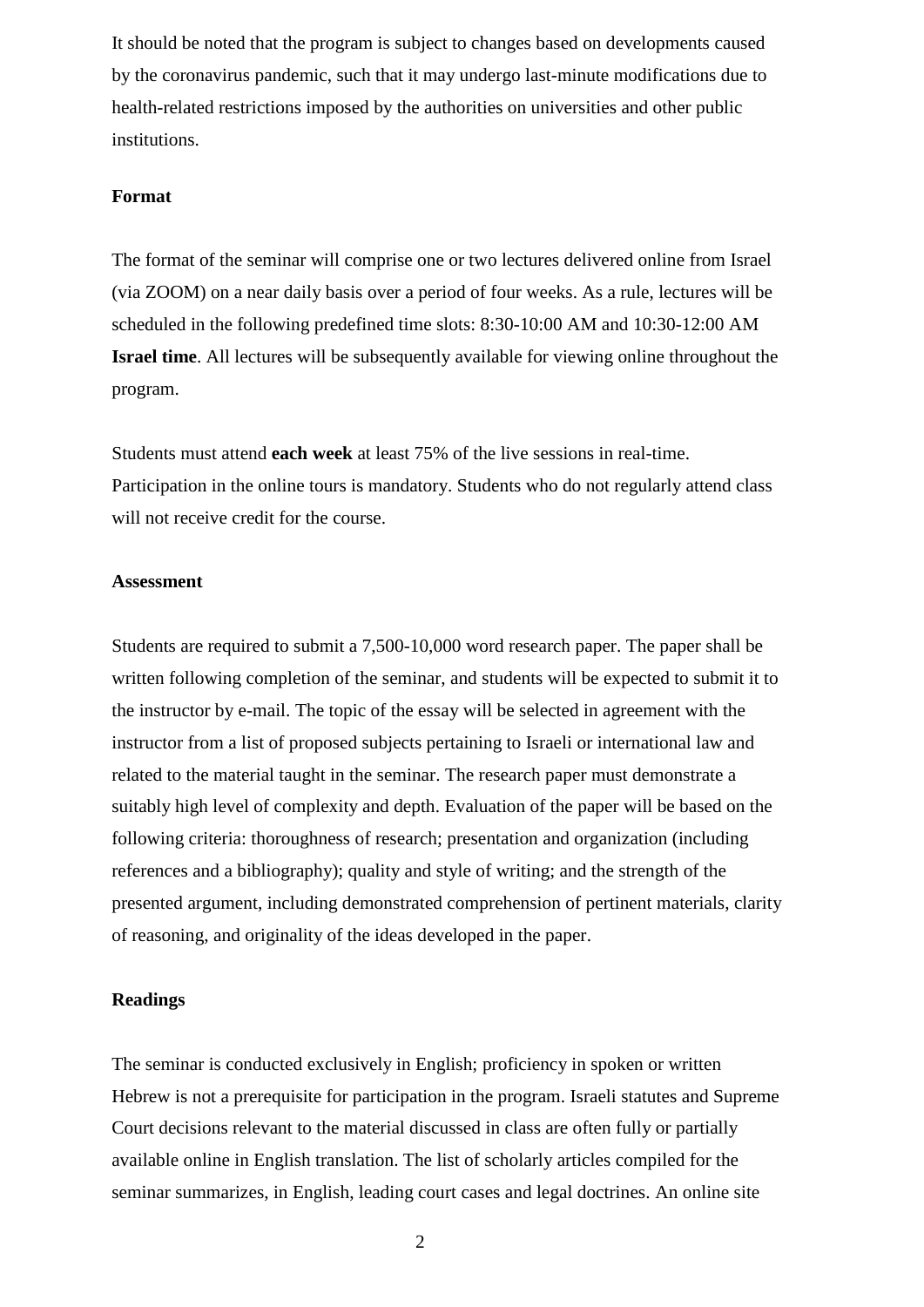administered by the Rothberg International School is available to enable easy interaction between students and the instructor throughout the course of the program. By accessing the site, students will be able to obtain general information and announcements about the program. Background material and course readings will be posted online in the period leading up to the seminar, so as to give students the opportunity to familiarize themselves in advance with the various topics addressed in the course of the program. Students are expected to complete the readings before class and be prepared to discuss them.

#### **Course Outline**

#### **Monday, January 3, 2022**

# **Introduction to Israel as a Society and State (4 academic hours) (8:30-12:00) Guest speaker:** Dr. David Mendelsson, Rothberg International School, Hebrew University of Jerusalem

#### - **Suggested reading:**

• Gideon Kouts, Jacob Katz, Shmuel Ettinger, Arthur Hertzberg, Moshe Medzini and Chaim Yahil, "Zionism" in Michael Bernbaum and Fred Skolnik (eds) Encyclopaedia Judaica (Vol. 21, 2nd ed., 2007).

#### **Tuesday, January 4, 2022**

**Historical Background and Sources of Israeli Law (2 academic hours) (8:30-10:00)**

#### - **Suggested reading:**

- Yaniv Roznai and Liana Voloch, "*Law Reform in Israel*" 6 The Theory and Practice of Legislation 291 (2018).
- Ron Harris**,** *History and Sources* in Christian Walter, Barak Medina, Lothar Scholz and Heinz-Bernd Wabnitz (eds), The Israeli Legal System: An Introduction 15-25 (2019).

#### • **ONLINE TOUR – THE SUPREME COURT OF ISRAEL (2 academic hours) (11:00-12:30)**

#### **Wednesday, January 5, 2022**

# **Jewish and Religious Law in the Israeli Legal System (2 academic hours) (8:30-10:00) Guest speaker:**

Dr. Benny Porat, Faculty of Law, Hebrew University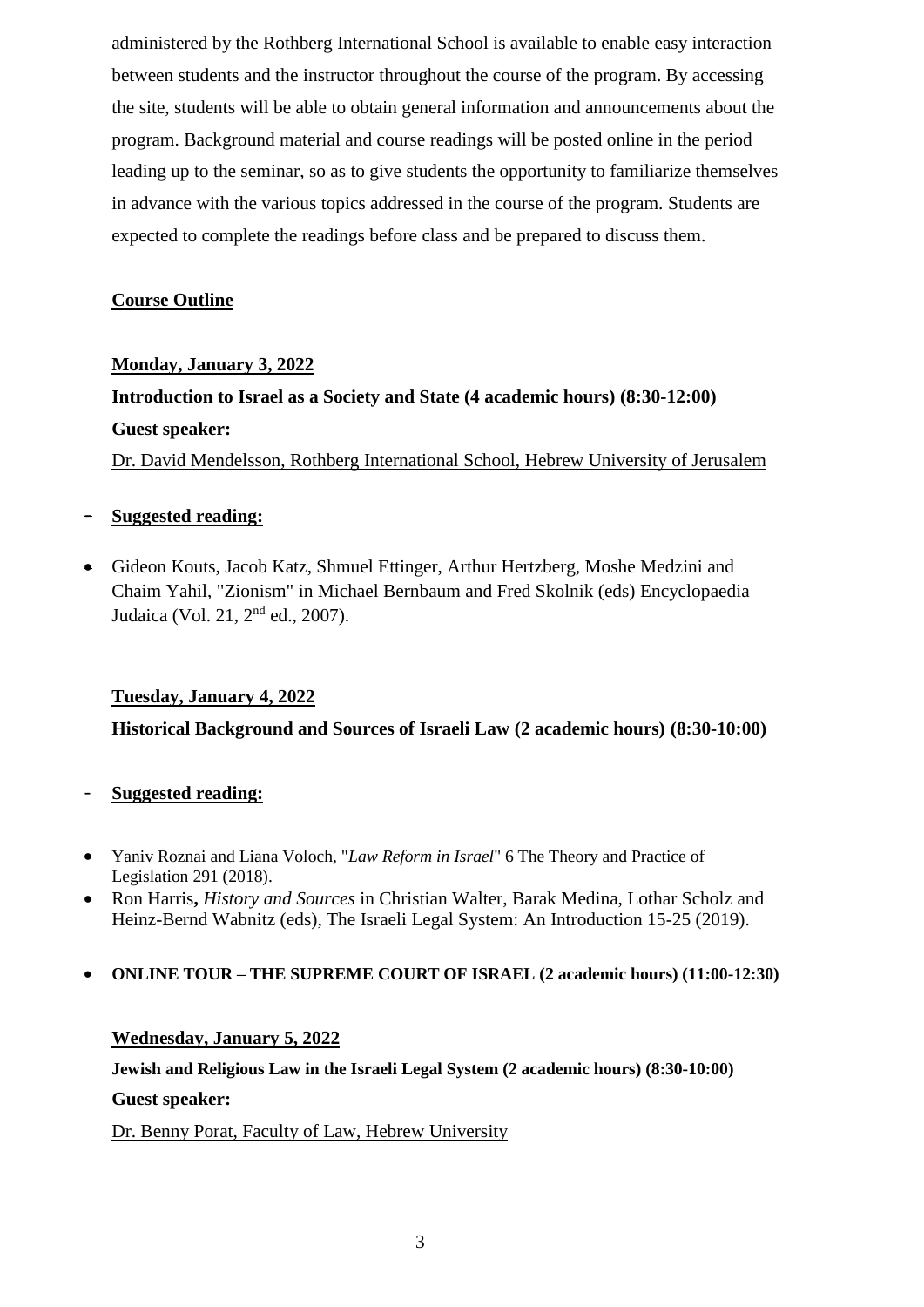- **Suggested reading:**
- Shimon Shetreet and Walter Homolka, Jewish and Israeli Law: An Introduction (2017).
- Francois-Xavier Licari, An Introduction to Jewish Law (2019).

# **Family Law in Israel through the Prism of International Private Law (2 academic hours) (10:30-12:00)**

#### **Guest speaker:**

Dr. Sharon Shakargy Faculty of Law, Hebrew University of Jerusalem

- **Suggested reading:**
- Sharon Shakargy, "What Do You Do When They Don't Say I DO"?" Cross-Border Regulation for Alternative Spousal Relationships 48 Vanderbilt Journal of Transnational Law 427-469 (2015).

#### • **ONLINE TOUR – THE KNESSET (ISRAELI PARLIAMENT) (2 academic hours) (12:30-14:00)**

#### **Thursday, January 6, 2022**

#### **Judicial Review in the High Court of Justice (2 academic hours) (8:30-10:00)**

#### - **Suggested reading**:

- Suzie Navot, The Constitution of Israel 1-47, 193-219 (2014).
- HCJ 910/86 Ressler v. Minister of Defence (1988) IsrSC 42(2) 441.
- HCJ 3094/93 The Movement for Quality of Government in Israel v. The State of Israel (1993) IsrSC 47(5) 404.
- HCJ 4797/07 Association for Civil Rights in Israel v. Airports Authority.
- HCJ 3458/17 Hiddush For Religious Freedom and Equality v. Respondent: Israel Defense Forces.

### **The Constitutional Revolution (2 academic hours) (10:30-12:00)**

- **Suggested reading**:
- HCJ 98/69 Bergman v. Minister of Finance, (1969) IsrSC 23(1) 693.
- HCJ 6821/93 United Mizrachi Bank v. Migdal Cooperative (1995) IsrSC 49(4) 221.
- HCJ  $6055/95$  Tzemach v. Minister of Defense (1999) IsrSC  $53(5)$  241.
- CrimA 5121/98 Issacharov v. Chief Military Prosecutor (2006) IsrSC 320 421.
- Daphne Barak-Erez, "From an Unwritten to a Written Constitution: The Israeli Chaallenge from an American Perspective" 26 Columbia Human Rights Law Review 309 (1995)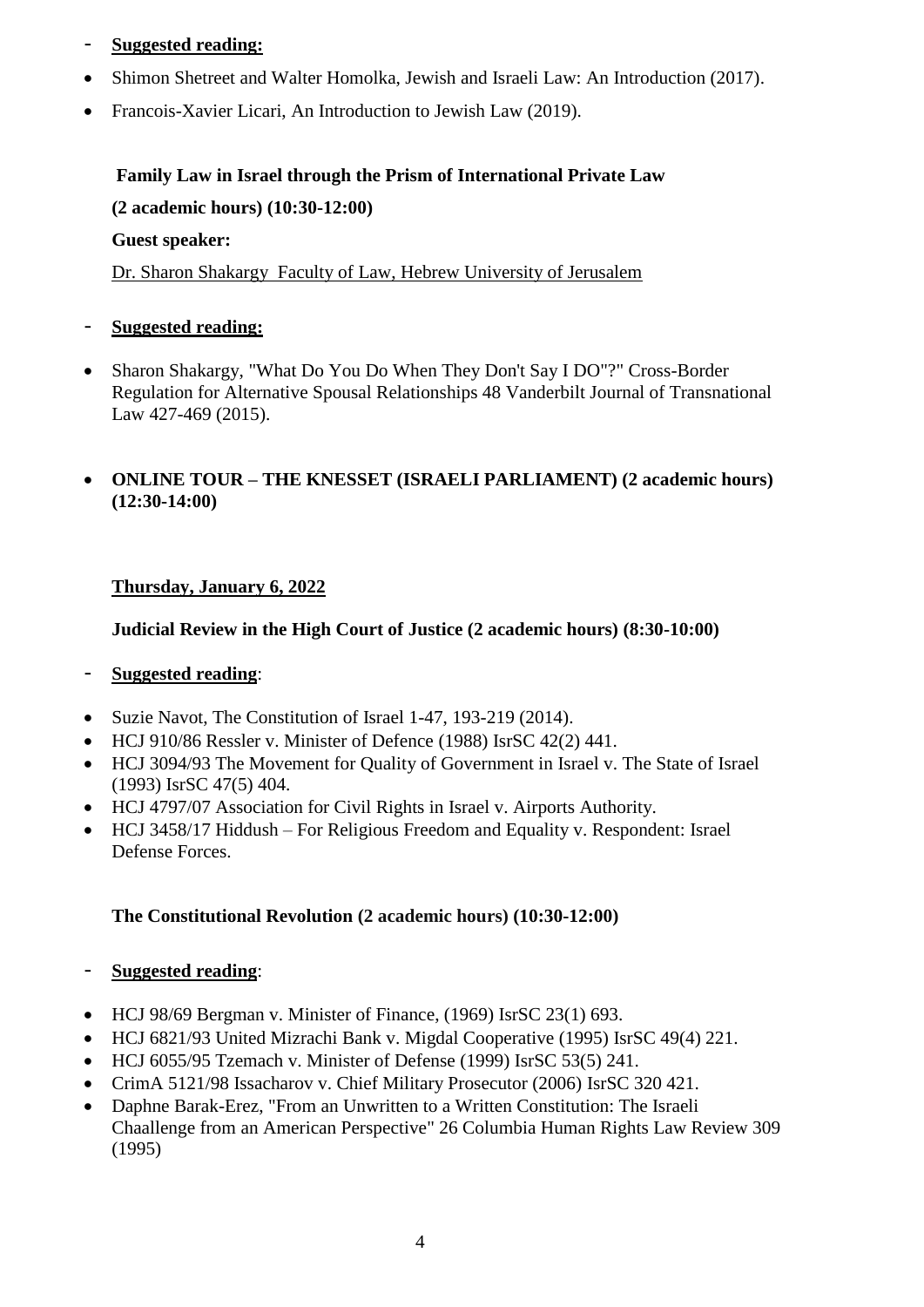• Talya Steiner, "Proportionality Analysis by the Israeli Supreme Court" in Mordechai Kremnitzer, Talya Steiner, Adreja Lang, Proportionality in Action: Comparative and Empirical Perspectives 285-384 (2020).

#### **Friday, January 7, 2022**

#### **Between Judicial Activism and Measured Restraint: Current Trends in the High Court of Justice's Decisions (2 academic hours) (8:30-10:00)**

#### - **Suggested reading:**

- HCJ 3429/11 Alumni Association of the Arab Orthodox School in Haifa v. Minister of Finance.
- HCJ 7146/12 Adam v. The Knesset.
- HCJ 5239/11 Avneri v. The Knesset.
- HCJ 8665/14 Desete v. Minister of the Interior.
- HCJ 4374/15 Movement for Quality of Government v. Prime Minister.
- HCJ 1892/14 The Association for Civil Rights in Israel v. Minister of Public Security.
- Daniel Friedmann, The Purse and the Sword: The Trials of Israel's Legal Revolution 189- 196, 303-337 (2016).
- Gideon Sapir: The Israeli Constitution: From Evolution to Revolution (2018).
- Suzie Navot & Yaniv Roznai ,"From Supra-Constitutional Principles to the Misuse of Constituent Power in Israel", 21 European Journal of Law Reform 402 (2019).
- Ruth Levush, Israel: Exclusion of Single Men and Same-Sex Male Spouses with Genetic Affinity for the Newborn from Surrogacy Agreements Held Unconstitutional" Library of Congress, *Global Legal Monitor,* March 24, 2020.
- Ruth Levush, "Israel: Supreme Court Voids Law Legalizing Settlements Built on Unauthorized and Privately Owned Land in West Bank" Library of Congress, *Global Legal Monitor,* July 14, 2020).
- Jacob Magid, "In Victory for Asylum-Seekers, High Court Repeals Law Taking 20% of their Pay" *Times of Israel,* April 23, 2020.

#### **The Increasing Politicization of the Process of Appointment of Judges and the Attorney General (2 academic hours) (10:30-12:00)**

- **Suggested reading:**
- Suzie Navot, *The Constitutional Law of Israel* 137-167 (2007).
- Daniel Friedmann, The Purse and the Sword: The Trials of Israel's Legal Revolution 29- 31, 52-63, 197-211, 237-251 (2016).
- Shimon Shetreet, "Courts and Judiciary" in Christian Walter, Barak Medina, Lothar Scholz and Heinz-Bernd Wabnitz (eds), The Israeli Legal System: An Introduction 27-38 (2019).
- Ruth Levush, "Israel: Facing Criminal Trial, Prime Minister Finds Authority Limited by Supreme Court Decision Upholding Attorney General's Conflict of Interest Opinion" Library of Congress Global Legal Monitor (April 2, 2021).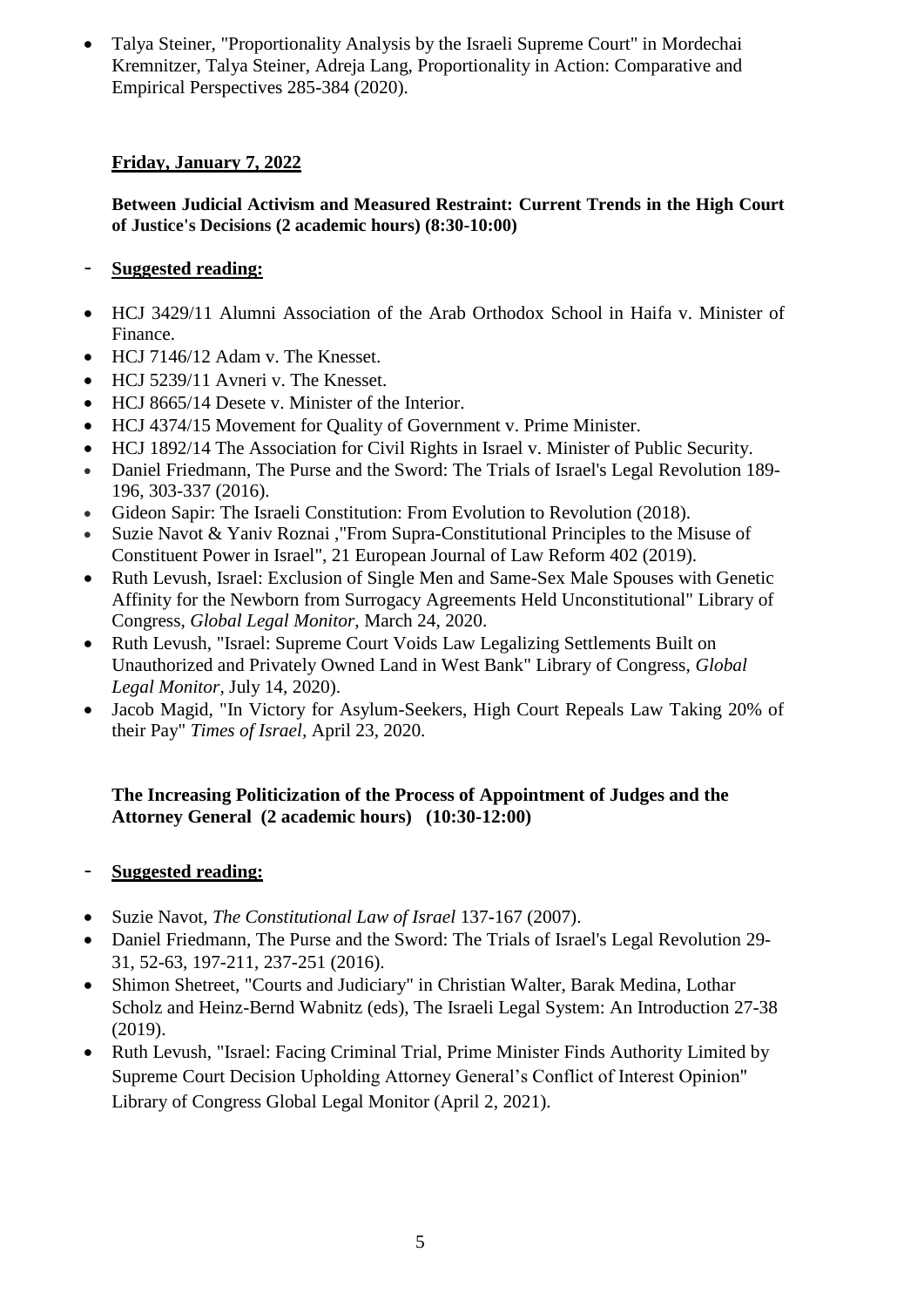#### **Monday, January 10, 2022**

## **International Law pertaining to the Arab-Israeli Conflict (4 academic hours) (8:30-12:00) Guest speaker:**

Prof. Guy Harpaz, Faculty of Law, Hebrew University of Jerusalem

#### - **Suggested reading:**

- Guy Harpaz and Yuval Shany, "The Israel Supreme Court and the Incremental Expansion of the Scope of Discretion under Belligerent Occupation Law"', 43 Israel Law Review 514 (2010).

#### **Tuesday, January 11, 2022**

#### **The Israeli-Palestinian Conflict from the Perspective of International Criminal Law (4 academic hours) (8:30-12:00)**

#### - **Suggested reading:**

- Marco, Pertile, "The Borders of the Occupied Palestinian Territory are [Determined](https://academic.oup.com/jicj/advance-article/doi/10.1093/jicj/mqaa054/6020097) by Customary Law: A Comment on the [Prosecutor's](https://academic.oup.com/jicj/advance-article/doi/10.1093/jicj/mqaa054/6020097) Position on the Territorial Jurisdiction of the ICC in the Situation [Concerning](https://academic.oup.com/jicj/advance-article/doi/10.1093/jicj/mqaa054/6020097) Palestine", Journal of International Criminal Justice (2020).
- Yael Ronen, "Palestine in the ICC: Statehood and the Right to [Self-determination](https://academic.oup.com/jicj/advance-article/doi/10.1093/jicj/mqaa051/6017407) in the Absence of [Effective](https://academic.oup.com/jicj/advance-article/doi/10.1093/jicj/mqaa051/6017407) Control", Journal of International Criminal Justice (2020).
- Yael Ronen, 'Taking the Settlements to the ICC? Substantive Issues' 11 American Journal of International Law 57-61 (2017).
- Eugene Kontorovich, 'When Gravity Fails: Israeli Settlements and Admissibility at the ICC' Israel Law Review 47 Israel Law Review 379 (2014).
- Hannes Jobstl, 'An Unlikely Day in Court? Legal Challenges for the Prosecution of Israeli Settlements under the Rome Statute' 51 Israel Law Review 339 (2018).

#### **Wednesday, January 12, 2022**

#### **The International Law of Armed Conflict and the Arab-Israel Dispute (2 academic hours)**

**(10:30-12:00)**

#### **Guest speaker:**

Prof. Robbie Sabel, Faculty of Law, Hebrew University of Jerusalem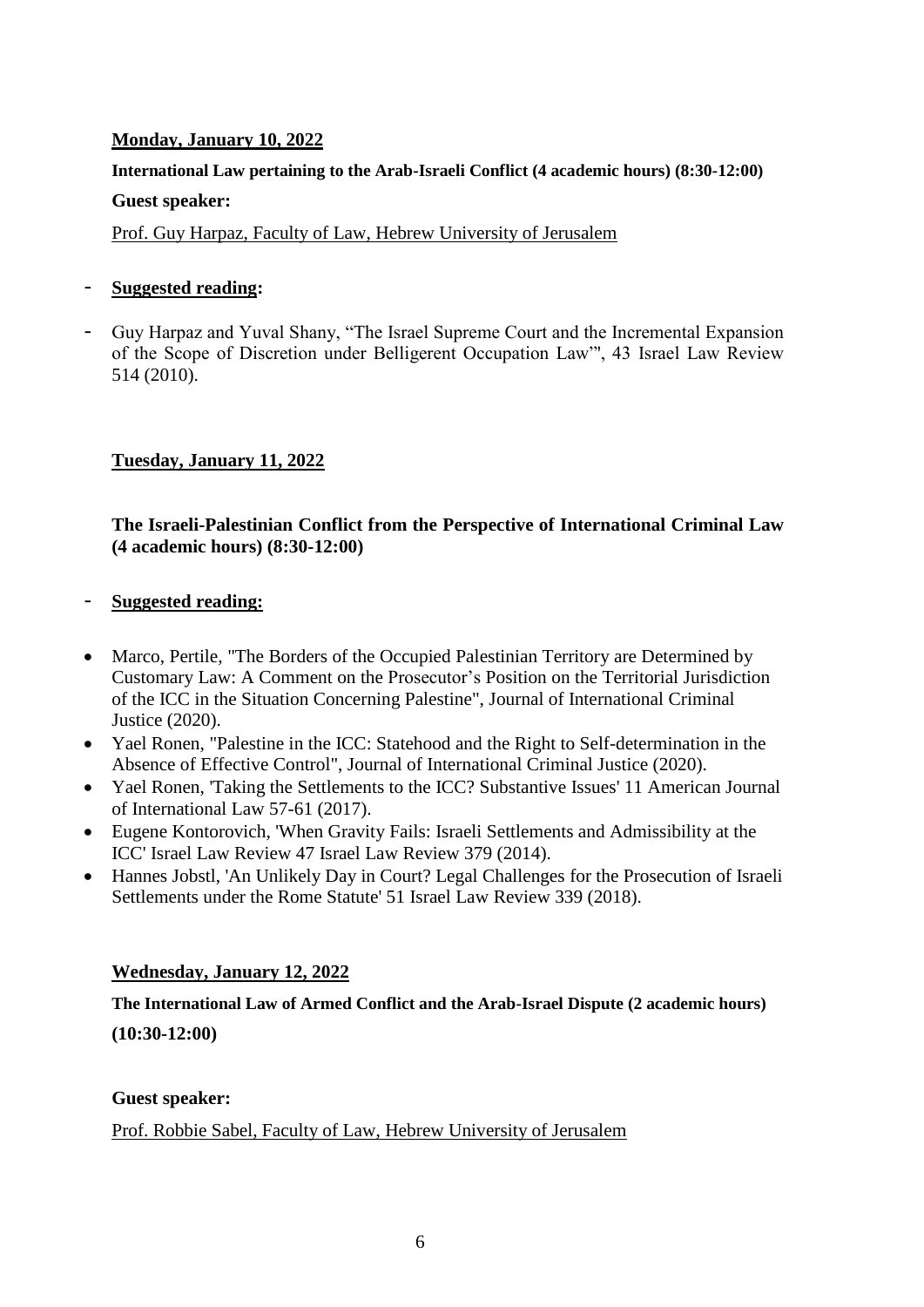#### - **Suggested reading:**

• Robbie Sabel, ["International Legal Issues of the Arab-Israel Conflict-A Israeli Lawyer's](https://heinonline.org/hol-cgi-bin/get_pdf.cgi?handle=hein.journals/jeasil3§ion=30)  [Position" 4 Journal of East Asia and International Law 407 \(2010\)](https://heinonline.org/hol-cgi-bin/get_pdf.cgi?handle=hein.journals/jeasil3§ion=30).

#### **Thursday, January 13, 2022**

#### **ONLINE TOUR – YAD VASHEM HOLOCAUST MUSEUM + SPECIAL WORKSHOP ON SHOAH AND GENOCIDE (8:30-12:00) (4 academic hours)**

#### **Monday, January 17, 2022**

**The Legal Aspects of the Government's Response to the COVID-19 Pandemic in Israel (4 academic hours) (8:30-12:00)**

- Avinoam Sharon, "COVID-19 Roundup", VERSA, May 27, 2020.
- HCJ 2109/20 Ben Meir v. Prime Minister.
- Aeyal Gross, "Rights, Restrictions and Securitization of Health in Israel During COVID-19" BILL OF HEALTH, Harvard University [\(May 29, 2020\)](https://blog.petrieflom.law.harvard.edu/2020/05/29/israel-global-responses-covid19/).
- Tehilla Shwartz Altshuler and Rachel Aridor Hershkovitz, Digital Contact Tracing and the Coronavirus: Israeli and Comparative Perspectives (August 2020).
- Ruth Levush, "Regulating Electronic Means to Fight the Spread of COVID-19: Israel" *Global Legal Monitor,* June 2020.
- Ruth Levush, Israel: Government's Extended Authorization for Coronavirus-Related Surveillance Approved, *Global Legal Monitor,* Nov. 4, 2020.
- Ruth Levush, Law Granting Government Special Authorities to Combat Novel Coronavirus Adopted Library of Congress, *Global Legal Monitor,* July 29, 2020.
- Ruth Levush, Israel: Privacy Protection Requirements for Conducting COVID-19 Epidemiological Investigations Issued, *Global Legal Monitor,* Dec. 10, 2020.
- Pnina Sharvit Baruch and Nadiv Mordechay, *The Covid-19 Pandemic and Democratic Resilience in Israel* INSS Special Publication (September 2, 2020).
- Yuval Shany, "The Return to Balfour: Israel's Supreme Court Strikes Down Coronavirus Regulations Curbing the Right to Protest" Lawfare (April 13, 2021).
- Tamar Hostovsky Brandes, A Year in Review: COVID-19 in Israel: A Tale of Two Crises , VerfBlog, (April 13, 2021).
- Yonah Jeremy Bob, "Coronavirus: High Court Limits Shin Bet Surveillance" Jerusalem Post (March 1, 2021).
- Elena Chachko, " The Israeli Supreme Court Checks COVID-19 Electronic Surveillance" Lawfare (May 5, 2020),
- Ruth Levush, Israel: Supreme Court Voids Coronavirus Lockdown Restrictions Limiting Demonstrators to 1,000 Meters from Residence, Library of Congress: Global Legal Monitor (April 15, 2021).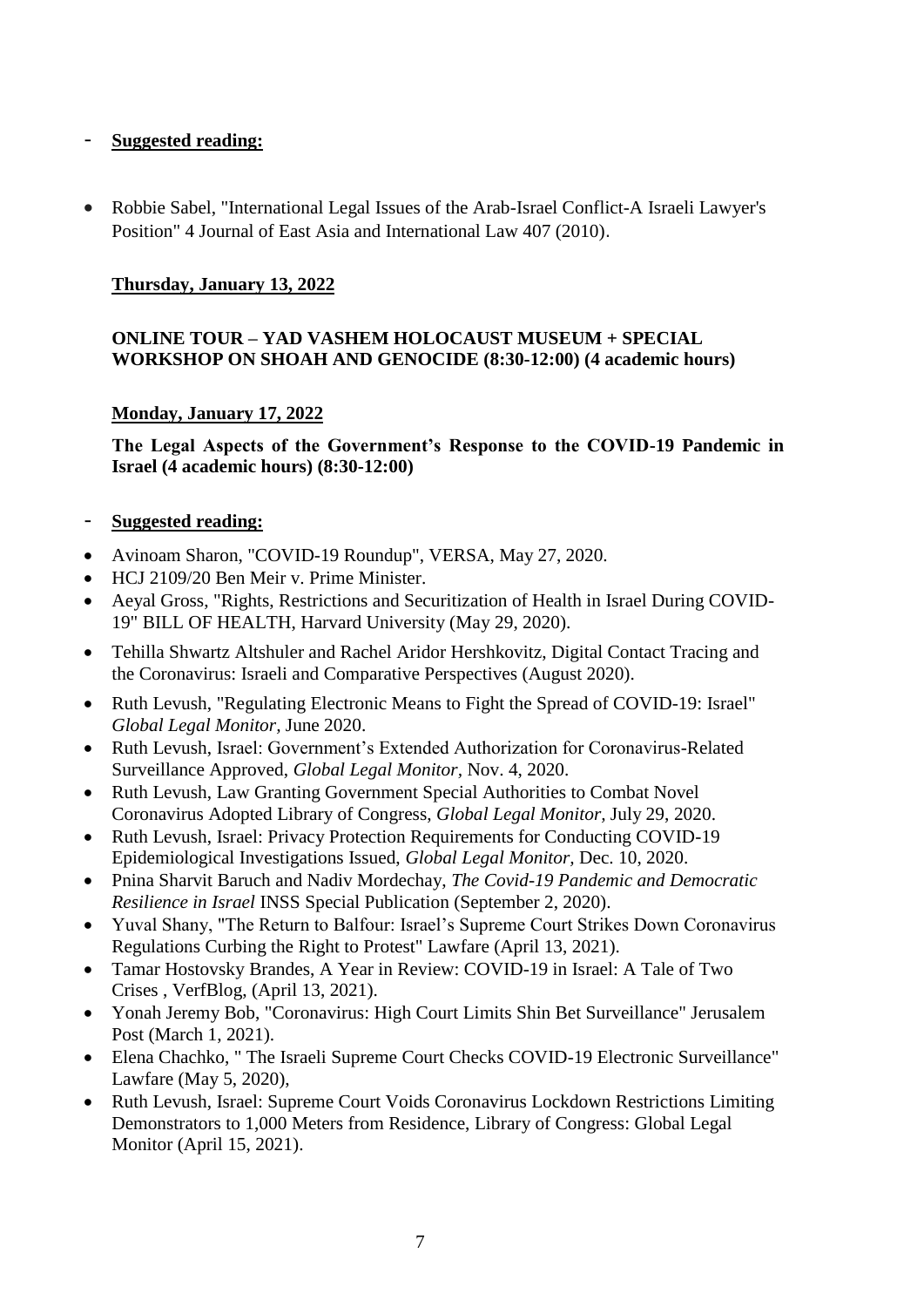#### **Tuesday, January 18, 2022**

#### **Law Enforcement & Intercommunal Tensions and Cooperation in the Wake of the Coronavirus Outbreak (2 academic hours) (8:30-10:00)**

#### **Guest speaker:**

Dr. Gali Perry, Institute of Criminology, Hebrew University of Jerusalem

- **Suggested reading:**
- Gali Perry and Tal Jonathan-Zamir, " Expectations, Effectiveness, Trust, and Cooperation: Public Attitudes towards the Israel Police during the COVID-19 Pandemic" Policing (2020).

#### **Wednesday, January 19, 2022**

**Integrating the Ultra-Orthodox into Israeli Society and Economy (2 academic hours) (8:30-10:00)**

#### **Guest speaker:**

Dr. Gilad Malach, Israel Democracy Institute

- Lee Cahaner and Gilad Malach, Statistical Report on Ultra-Orthodox Society in Israel (Israel Democracy Institute, 2020)
- Gilad Malach and Leehe Friedman, "Curbing the Coronavirus among the Ultra-Orthodox: an Explainer" *Times of Israel*, April 2, 2020.
- Gilad Malach and Ruben Gorbat, "Integrating the Ultra-Orthodox in the Wake of Coronavirus" Israel Democracy Institute, June 11, 2020.
- [Yohanan Plesner ,](https://en.idi.org.il/experts/1305) [Shuki Friedman,](https://en.idi.org.il/experts/1362) [Gilad Malach,](https://en.idi.org.il/experts/1451) "The Ultra-Orthodox and the Corona Crisis: Briefing" Israel Democracy Institute, October 14, 2020.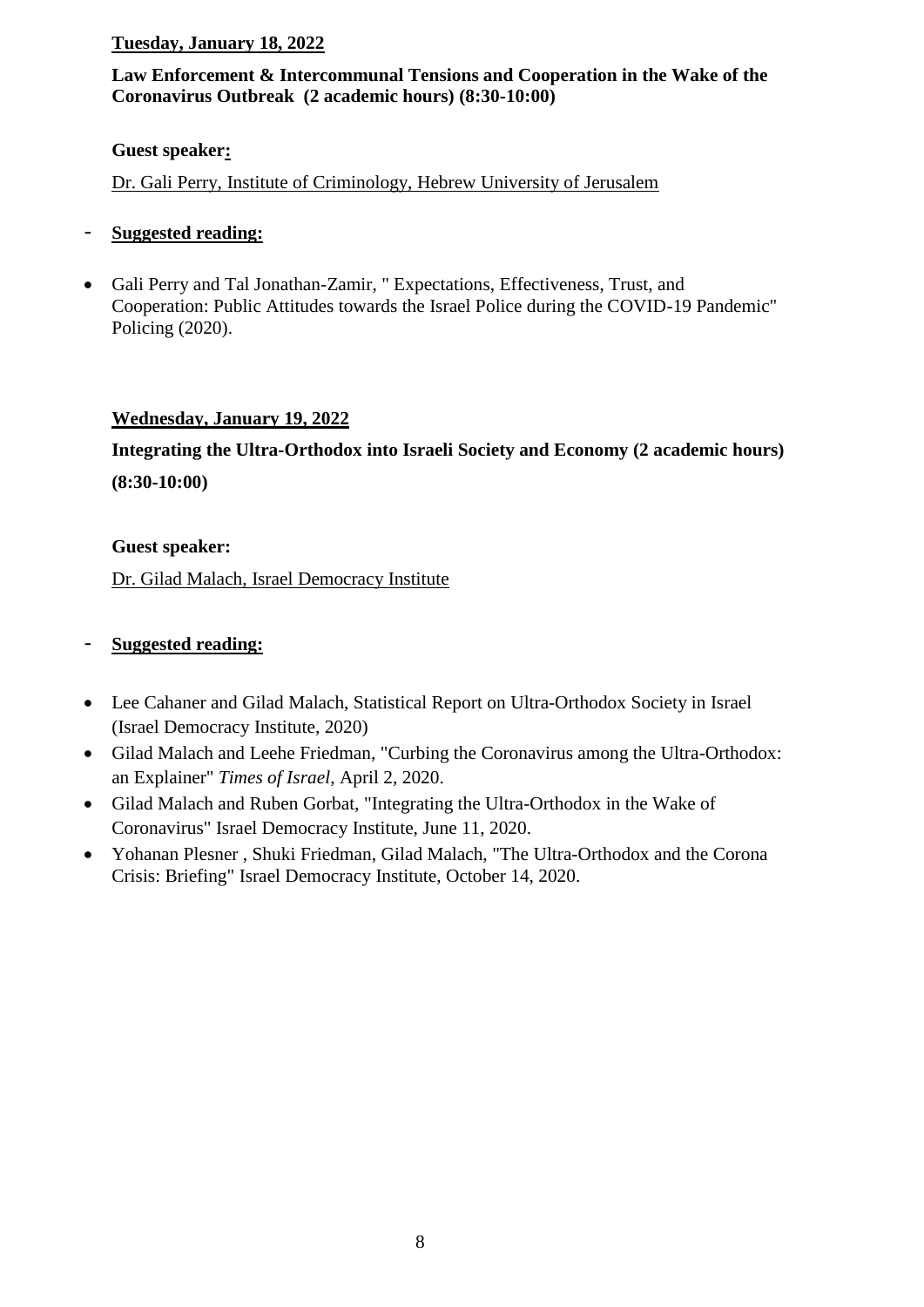#### **Wednesday, January 19, 2022**

# **The Right to Equality and the Military Draft Deferment for Ultra-Orthodox Jews - PART I (2 academic hours) (10:30-12:00)**

#### **Suggested reading:**

- HCJ 910/86 Ressler v. Minister of Defence (1988) IsrSC 42(2) 441.
- HCJ 3267/97 Rubinstein v. Minister of Defence (1998) IsrSC 52(5) 481.
- HCJ 6298/07 Ressler v. Minister of Defense (2012).
- David Ellenson. "The Supreme Court, Yeshiva Students, and Military Conscription: Judicial Review, the Grunis Dissent, and Its Implications for Israeli Democracy and Law" 23 Israel Studies, 197 (2018).
- Ruth Levush, "Israel: High Court Strikes Down Draft Exemption for Ultra-Orthodox" Library of Congress: Global Legal Monitor (Sept. 25, 2017).
- Gideon Sapir: The Israeli Constitution: From Evolution to Revolution 173-198 (2018).

#### **Thursday, January 20, 2022**

# **The Right to Equality and the Military Draft Deferment for Ultra-Orthodox Jews-PART II (2 academic hours) (8:30-10:00)**

#### - **Suggested reading:**

- HCJ 746/07 Ragen v. Ministry of Transport (2011) IsrLR 1.
- Margit Cohn, "Taking a Bus from Immanuel to Mea Shearim: The Role of Israel's High Court of Justice in Regulating Ethnic and Gender Discrimination in the Haredi Ultra Orthodox Sector" (2012).
- Tova Hartman and Chaim Zicherman, "Higher Education for Haredim in Israel" 34 Journal of Law and Religion (2020).

#### **Thursday, January 20, 2022**

#### **The Precarious Position of Asylum-Seekers and Refugees in Israel: Legal and Economic Perspectives (2 academic hours) (10:30-12:00)**

**Guest speaker:**  Sigal Rozen, The Hotline for Refugees and Migrants

- Hotline for Refugees and Migrants, Special Report: *Immigration Detention in Israel, 1998-2018* (2019).
- Hotline for Refugees and Migrants, Special Report: *Falling on Deaf Ears – Asylum Proceedings in Israel* (2018).
- Hotline for Refugees and Migrants, Special Report: *Trapped in Limbo – Israel's Policy of Avoiding Making Decisions in Well-Founded Asylum Claims* (2020)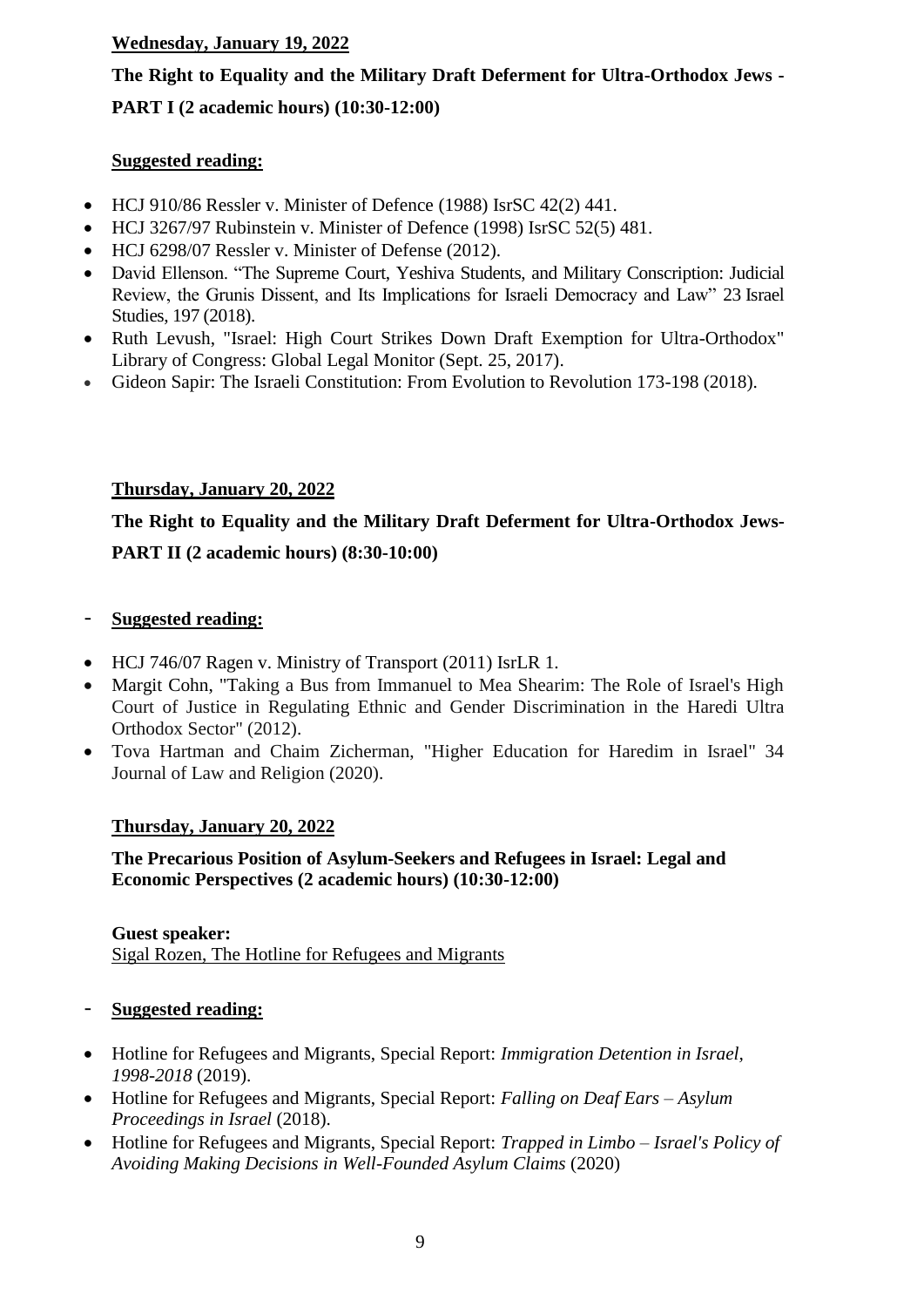- Joy Bernard, "For African Migrants in Israel, COVID-19 Means Health, Jobs, Homes All at Risk" *Times of Israel*, April 11, 2020.
- Jacob Magid, "In Victory for Asylum-Seekers, High Court Repeals Law Taking 20% of their Pay" *Times of Israel,* April 23, 2020.
- Lee Yaron, "High Court Orders Israel to Process Darfuri Asylum Requests by End of Year" *Ha'aretz*, April 25, 2021.

#### **Monday, January 24, 2022**

## **VIRTUAL TOUR OF JERUSALEM – INTRODUCTORY SESSION (8:30-10:00) (2 academic hours)**

#### **Guest speakers**:

Prof. Wayne Horowitz and Abraham Silver, Hebrew University of Jerusalem

#### **Monday, January 24, 2022**

**The Challenges of Defining Israel as a Jewish and Democratic State from a Constitutional Law Perspective: Basic Law: Israel as the Nation-State of the Jewish People ((2 academic hours) (10:30-12:00)**

#### **Suggested reading:**

- Simon Rabinovitch (ed.), Defining Israel: The Jewish State, Democracy and the Law (2018).
- Avi Bell, "The Counter-revolutionary Nation-State Law" 26 Israel Studies (2020).

#### **Tuesday, January 25, 2022**

**The Challenges of Defining Israel as a Jewish and Democratic State from a Constitutional Law Perspective: The Disqualification of Political Actors Hostile to the Jewish and Democratic Character of the State of Israel (2 academic hours) (8:30-10:00)**

- Suzie Navot, The Constitution of Israel 93-109 (Hart, 2014)
- EA 1/65 Yardur v. Chairman of the Central Elections Committee for the Sixth Knesset, (1965) IsrSC 19(3) 365.
- EA 23/84 Neiman v. Chairman of the Central Elections Committee, 39(2) P.D. 225.
- EA 1/88 Kach v. Central Elections Committee for the Twelfth Knesset (1988).
- Suzie Navot, "Fighting Terrorism in the Political Arena: The Banning of Political Parties" 14 *Party Politics* 745-762 (2008).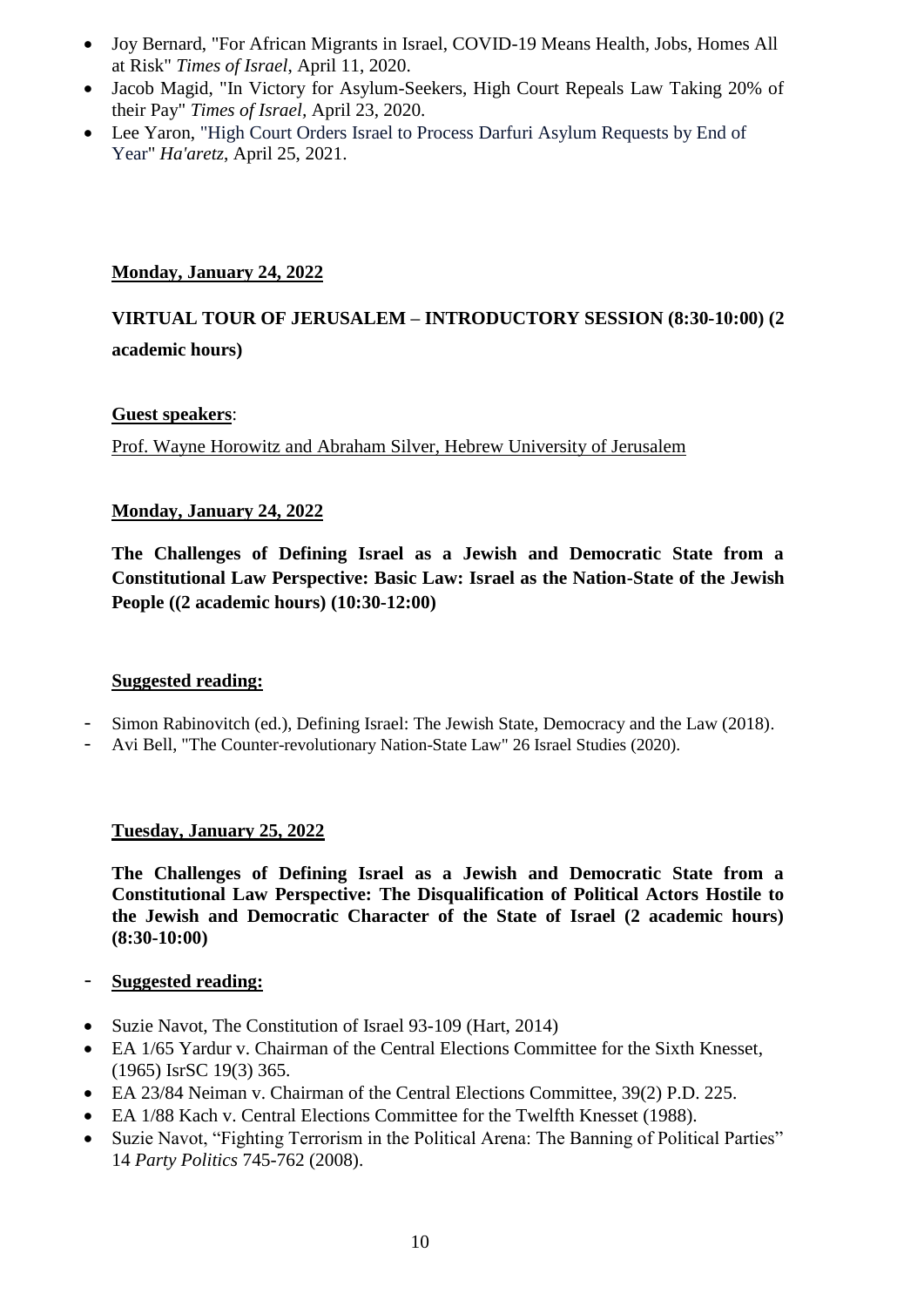- Ruth Levush, "Israel: Constitutionality of Removal from Parliament for Incitement to Racism or Support for Armed Struggle Against the State" (June 7, 2018), Library of Congress, Global Legal Monitor.
- Ruth Levush, "Israel: Knesset Authorizes Eligibility Restriction on Knesset [Candidates](http://www.loc.gov/law/foreign-news/article/israel-knesset-authorizes-eligibility-restriction-on-knesset-candidates-convicted-of-terrorism-or-security-offenses/) [Convicted](http://www.loc.gov/law/foreign-news/article/israel-knesset-authorizes-eligibility-restriction-on-knesset-candidates-convicted-of-terrorism-or-security-offenses/) of Terrorism or Security Offenses (May 25, 2018), Library of Congress, Global Legal Monitor.

#### **Tuesday, January 25, 2022**

#### **The Evolution of LGBT Rights in Israel (2 academic hours) (10:30-12:00)**

#### **Guest speaker:**

Or Keshet, Adv. The Aguda – An Organization for the Empowerment of the Lesbian,Gay, Bisexual and Transgender Community in Israel

#### - **Suggested reading:**

• Aeyal Gross, "The Politics of LGBT Rights in Israel and Beyond: Nationality, Normativity, and Queer Politics" 46 Columbia Human Rights Law Review 81(2015).

#### **Wednesday, January 26, 2022**

**The Challenges of Defining Israel as a Jewish and Democratic State from a Constitutional Law Perspective: The Status of the Arabic Language under Israeli Law (2 academic hours) (10:30-12:00)**

- Meital Pinto, "The Impact of the Basic Law: Israel as the Nation State of the Jewish People on the Status of the Arabic Language in Israel, 30 Minnesota Journal of International Law (2020).
- Ilan Saban, "Minority Rights in Deeply Divided Societies: A Framework for Analysis and the Case of the Arab-Palestinian Minority in Israel" 36 *New York Journal of International Law & Politics* 885 (2004).
- Michael M. Karayanni, "Two Concepts of Group Rights for the Palestinian-Arab Minority under Israel's Constitutional Definition as a "Jewish and Democratic" State" 10 International Journal of Constitutional Law 304 (2012).
- HCJ 4112/99 Adalah The Legal Center for Arab Minority Rights in Israel v. City of Tel-Aviv Jaffe IsrSC 56(5) 393 (2000).
- CA 4926/08 Wael & Co. v. National Water and Sewage Authority (2013).